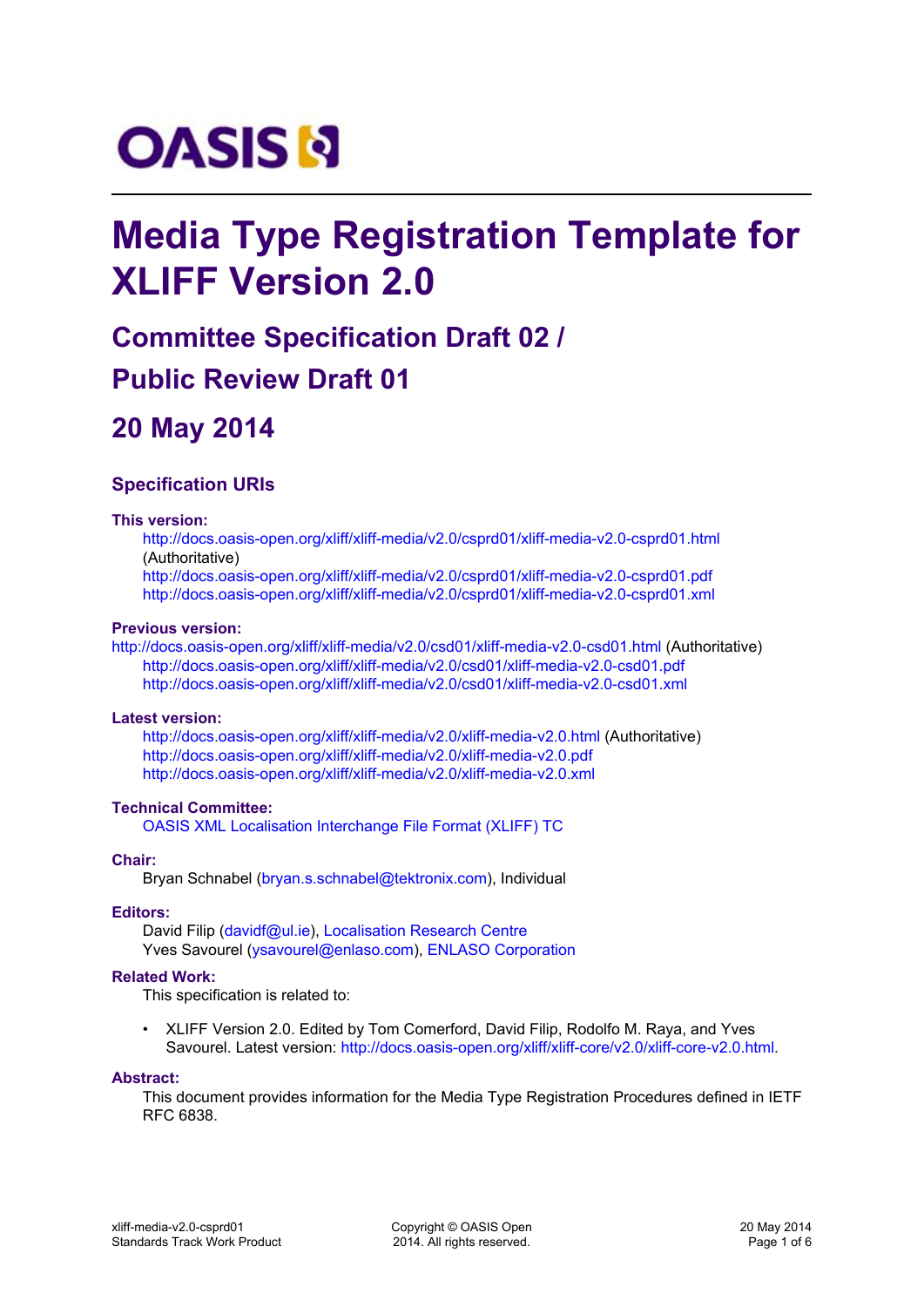#### **Status:**

This document was last revised or approved by the OASIS XML Localisation Interchange File Format (XLIFF) TC on the above date. The level of approval is also listed above. Check the "Latest version" location noted above for possible later revisions of this document.

Technical Committee members should send comments on this specification to the Technical Committee's email list. Others should send comments to the Technical Committee by using the ["Send A Comment](https://www.oasis-open.org/committees/comments/index.php?wg_abbrev=xliff)" button on the Technical Committee's web page at [https://www.oasis](https://www.oasis-open.org/committees/xliff/)[open.org/committees/xliff/.](https://www.oasis-open.org/committees/xliff/)

For information on whether any patents have been disclosed that may be essential to implementing this specification, and any offers of patent licensing terms, please refer to the Intellectual Property Rights section of the Technical Committee web page [\(https://www.oasis](https://www.oasis-open.org/committees/xliff/ipr.php)[open.org/committees/xliff/ipr.php](https://www.oasis-open.org/committees/xliff/ipr.php)).

#### **Citation format:**

When referencing this specification the following citation format should be used:

[XLIFF-media-v2.0]

Media Type Registration Template for XLIFF Version 2.0. Edited by David Filip and Yves Savourel. 20 May 2014. OASIS Committee Specification Draft 02 / Public Review Draft 01. <http://docs.oasis-open.org/xliff/xliff-media/v2.0/csprd01/xliff-media-v2.0-csprd01.html>. The latest version: [http://docs.oasis-open.org/xliff/xliff-media/v2.0/xliff-media-v2.0.html.](http://docs.oasis-open.org/xliff/xliff-media/v2.0/xliff-media-v2.0.html)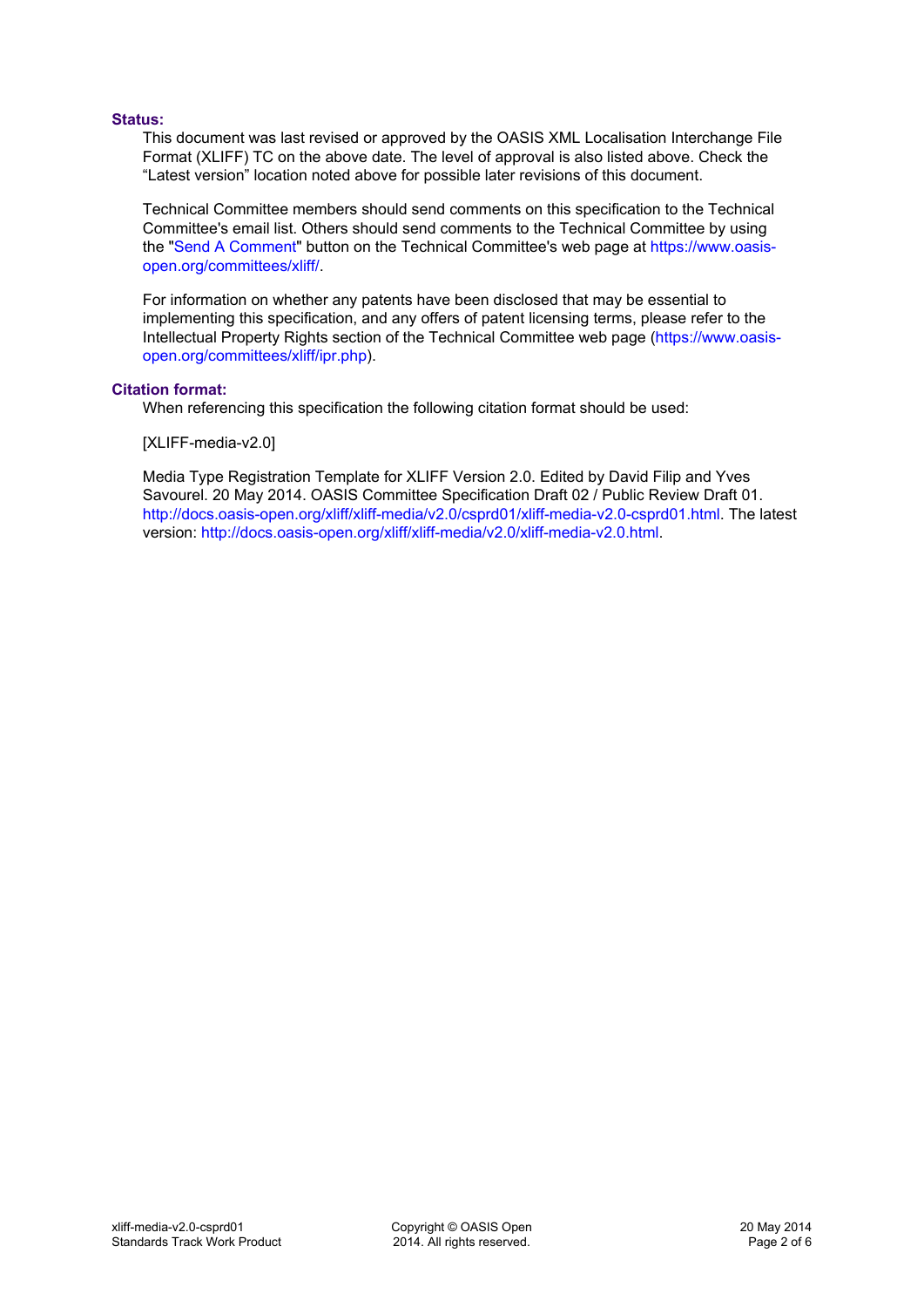## **Notices**

Copyright © OASIS Open 2014. All Rights Reserved.

All capitalized terms in the following text have the meanings assigned to them in the OASIS Intellectual Property Rights Policy (the "OASIS IPR Policy"). The full [Policy](https://www.oasis-open.org/policies-guidelines/ipr) may be found at the OASIS website.

This document and translations of it may be copied and furnished to others, and derivative works that comment on or otherwise explain it or assist in its implementation may be prepared, copied, published, and distributed, in whole or in part, without restriction of any kind, provided that the above copyright notice and this section are included on all such copies and derivative works. However, this document itself may not be modified in any way, including by removing the copyright notice or references to OASIS, except as needed for the purpose of developing any document or deliverable produced by an OASIS Technical Committee (in which case the rules applicable to copyrights, as set forth in the OASIS IPR Policy, must be followed) or as required to translate it into languages other than English.

The limited permissions granted above are perpetual and will not be revoked by OASIS or its successors or assigns.

This document and the information contained herein is provided on an "AS IS" basis and OASIS DISCLAIMS ALL WARRANTIES, EXPRESS OR IMPLIED, INCLUDING BUT NOT LIMITED TO ANY WARRANTY THAT THE USE OF THE INFORMATION HEREIN WILL NOT INFRINGE ANY OWNERSHIP RIGHTS OR ANY IMPLIED WARRANTIES OF MERCHANTABILITY OR FITNESS FOR A PARTICULAR PURPOSE.

OASIS requests that any OASIS Party or any other party that believes it has patent claims that would necessarily be infringed by implementations of this OASIS Committee Specification or OASIS Standard, to notify OASIS TC Administrator and provide an indication of its willingness to grant patent licenses to such patent claims in a manner consistent with the IPR Mode of the OASIS Technical Committee that produced this specification.

OASIS invites any party to contact the OASIS TC Administrator if it is aware of a claim of ownership of any patent claims that would necessarily be infringed by implementations of this specification by a patent holder that is not willing to provide a license to such patent claims in a manner consistent with the IPR Mode of the OASIS Technical Committee that produced this specification. OASIS may include such claims on its website, but disclaims any obligation to do so.

OASIS takes no position regarding the validity or scope of any intellectual property or other rights that might be claimed to pertain to the implementation or use of the technology described in this document or the extent to which any license under such rights might or might not be available; neither does it represent that it has made any effort to identify any such rights. Information on OASIS' procedures with respect to rights in any document or deliverable produced by an OASIS Technical Committee can be found on the OASIS website. Copies of claims of rights made available for publication and any assurances of licenses to be made available, or the result of an attempt made to obtain a general license or permission for the use of such proprietary rights by implementers or users of this OASIS Committee Specification or OASIS Standard, can be obtained from the OASIS TC Administrator. OASIS makes no representation that any information or list of intellectual property rights will at any time be complete, or that any claims in such list are, in fact, Essential Claims.

The name "OASIS" is a trademark of [OASIS,](https://www.oasis-open.org) the owner and developer of this specification, and should be used only to refer to the organization and its official outputs. OASIS welcomes reference to, and implementation and use of, specifications, while reserving the right to enforce its marks against misleading uses. Please see<https://www.oasis-open.org/policies-guidelines/trademark> for above guidance.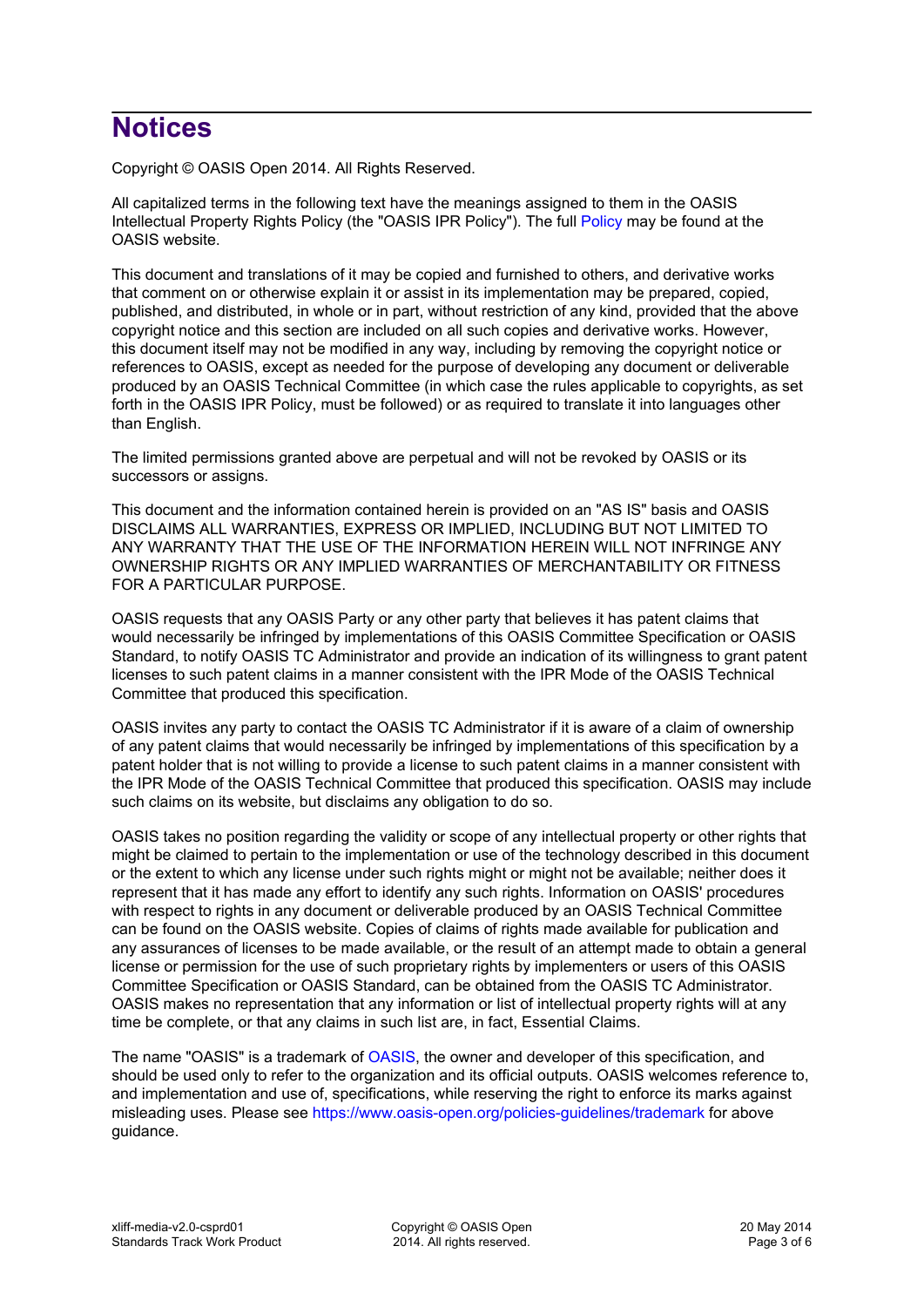# **Table of Contents**

|--|--|--|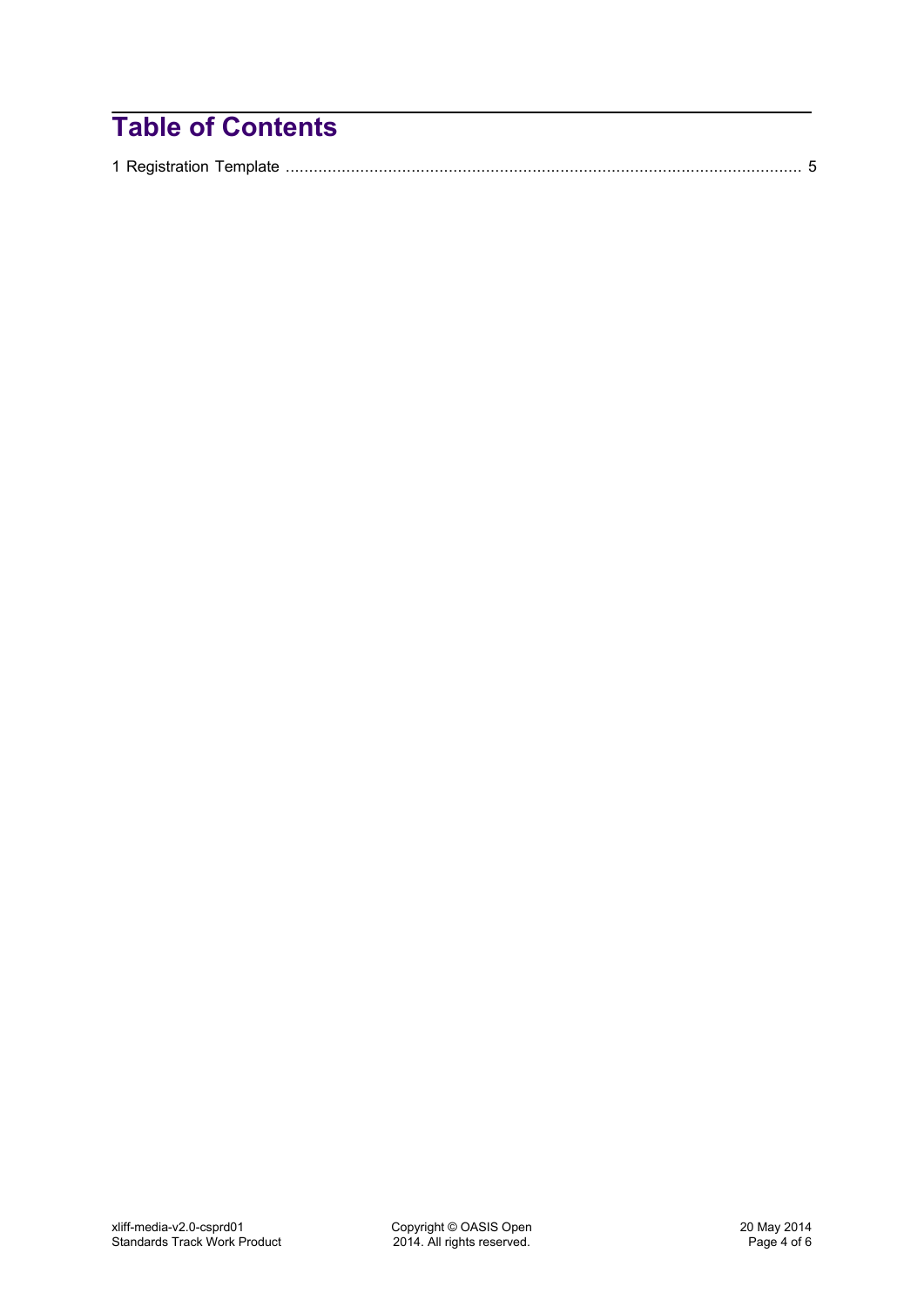# <span id="page-4-0"></span>**1 Registration Template**

- Type name: application
- Subtype name: xliff+xml
- Required parameters: N/A
- Optional parameters: N/A
- Encoding considerations:

Same as encoding considerations of application/xml as specified in RFC 3023

Security considerations:

All of the security considerations described in RFC 3023

• Interoperability considerations:

Same as interoperability considerations described in RFC 3023

Also, interoperability requirements are specified throughout the specification and summarized in its Conformance section.

Published specification:

XLIFF Version 2.0 (CSD03) [http://docs.oasis-open.org/xliff/xliff-core/v2.0/cos01/xliff-core-v2.0](http://docs.oasis-open.org/xliff/xliff-core/v2.0/cos01/xliff-core-v2.0-cos01.html) [cos01.html](http://docs.oasis-open.org/xliff/xliff-core/v2.0/cos01/xliff-core-v2.0-cos01.html)

• Applications that use this media type:

XLIFF conformant applications, according to the Conformance Section of the specification

• Fragment identifier considerations:

Generic XML processors won't be able to resolve XLIFF fragment identifiers, as the fragment identification syntax is specific for XLIFF and has been defined in its Fragment Identification section as of csd03/csprd03 of Version 2.0.

- Intended usage: COMMON
- Restrictions on usage: N/A
- Author:

OASIS XML Localisation Interchange File Format (XLIFF) TC Editors: Tom Comerford, <tom@supratext.com>; David Filip, <David.Filip@ul.ie>; Yves Savourel, <ysavourel@enlaso.com>

Change controller:

OASIS XML Localisation Interchange File Format (XLIFF) TC [https://www.oasis-open.org/](https://www.oasis-open.org/committees/xliff/) [committees/xliff/](https://www.oasis-open.org/committees/xliff/)

Bryan Schnabel, <bryan.s.schnabel@tektronix.com>, Chair

Tom Comerford, <tom@supratext.com>, Secretary

David Filip, <David.Filip@ul.ie>, Secretary